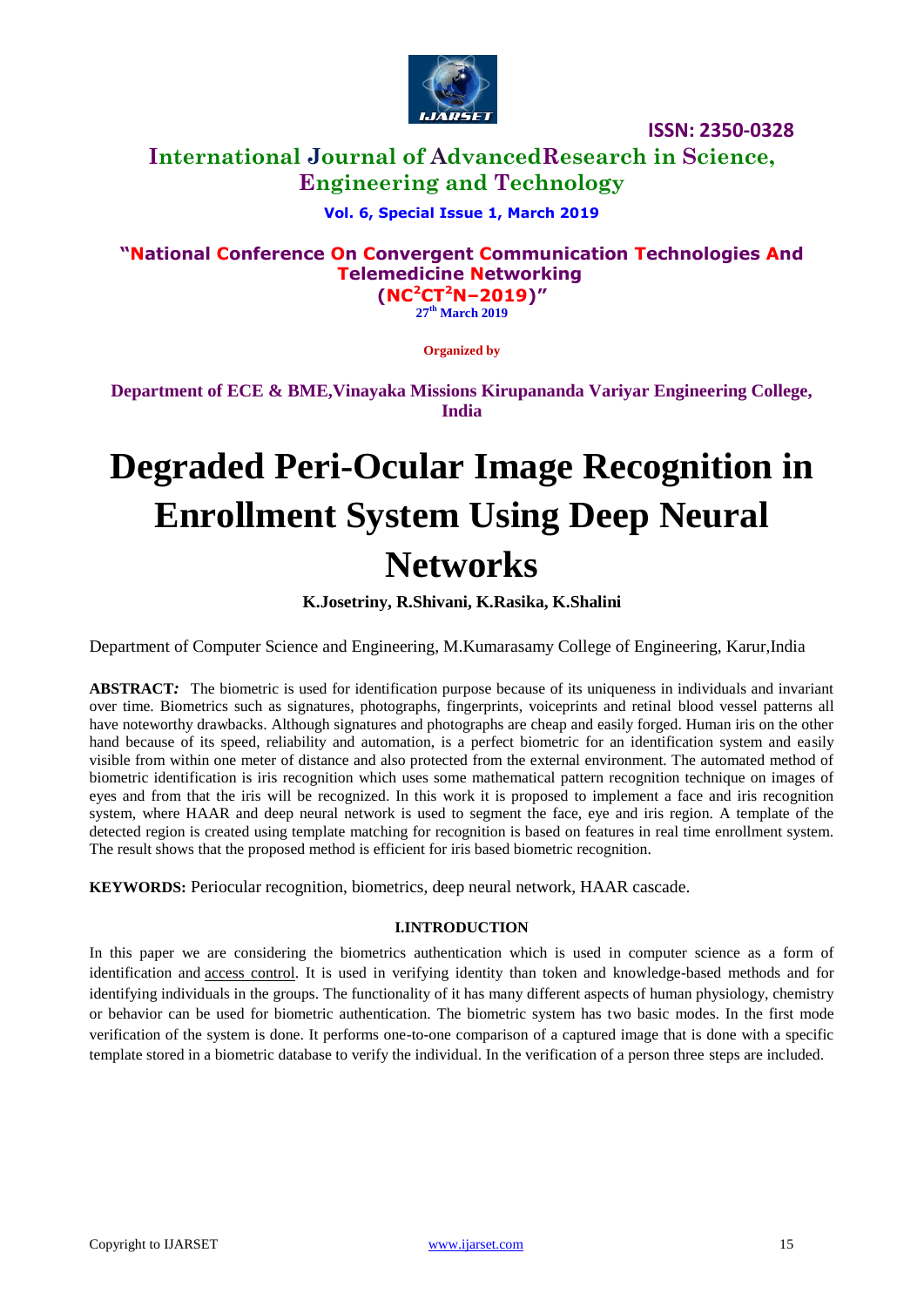

# **International Journal of AdvancedResearch in Science, Engineering and Technology**

### **Vol. 6, Special Issue 1, March 2019**

# **"National Conference On Convergent Communication Technologies And Telemedicine Networking**

**(NC<sup>2</sup>CT<sup>2</sup>N–2019)" 27 th March 2019**

**Organized by**

### **Department of ECE & BME,Vinayaka Missions Kirupananda Variyar Engineering College, India**



#### FIG 1: BASIC STRUCTURE OF BIOMETRICSYSTEM

In the initial step,reference models for all of the customers are delivered and set away in the model database. In the second step, a few examples are coordinated with reference models to produce the certified and impostor scores and calculate the threshold. Third step is the testing process. Second, in identification mode the system plays out a oneto-numerous examination against a biometric database trying to set up the personality of an obscure person. The system will succeed in identifying the individual if the examination of the biometric test to a layout in the database falls inside a recently set limit. In the multimodal biometric, systems use multiple sensors or biometrics to overcome the limitations of unimodal biometric systems Instance iris recognition systems can be undermined by maturing irises and finger filtering frameworks by exhausted or cut fingerprints. While unimodal biometric frameworks are constrained by the honesty of their identifier, it is improbable that few unimodal frameworks will experience the ill effects of indistinguishable confinements. Multimodal biometric systems can obtain sets of information from the same marker or information from different biometrics.

In existing system, proposed a new feature extraction algorithm based on Independent Component Analysis (ICA) for iris recognition. An ordinary strategy dependent on Gabor wavelets should choose the parameters (e.g., spatial area, introduction, and recurrence) for fixed bases. ICA is applied to generate optimal basis vectors for the problem of extracting efficient include vectors which speak to iris signals. The premise vectors learned by ICA are restricted in both space and recurrence like Gabor wavelets. The coefficients of the ICA development are utilized as feature vector. At that point, every iris highlight vector is encoded into an iris code. And furthermore introduced a private biometrics plan which depends on the camouflage of irregular piece and the iris pictures to combine minimum average correlation energy (MACE) filter for iris authentication. In particular, the preparation pictures are duplicated with the client explicit irregular portion in recurrence space before biometric channel is made. Another significant issue is that PC clients have turned out to be excessively trusting. They routinely use the same password to enter both secure and insecure Web sites as well as their networks at work. Because of the demonstrated absence of security given by secret phrase confirmation, network administrators are replacing network passwords with smartcards, biometric authentication, or a combination of the three. Smart cards are credit card-size devices that engender random numbers about every minute, in a state of harmony with partners on every section point in the system. Smart cards work well as long as the card isn't stolen Smart cards work well as long as the card isn't stolen.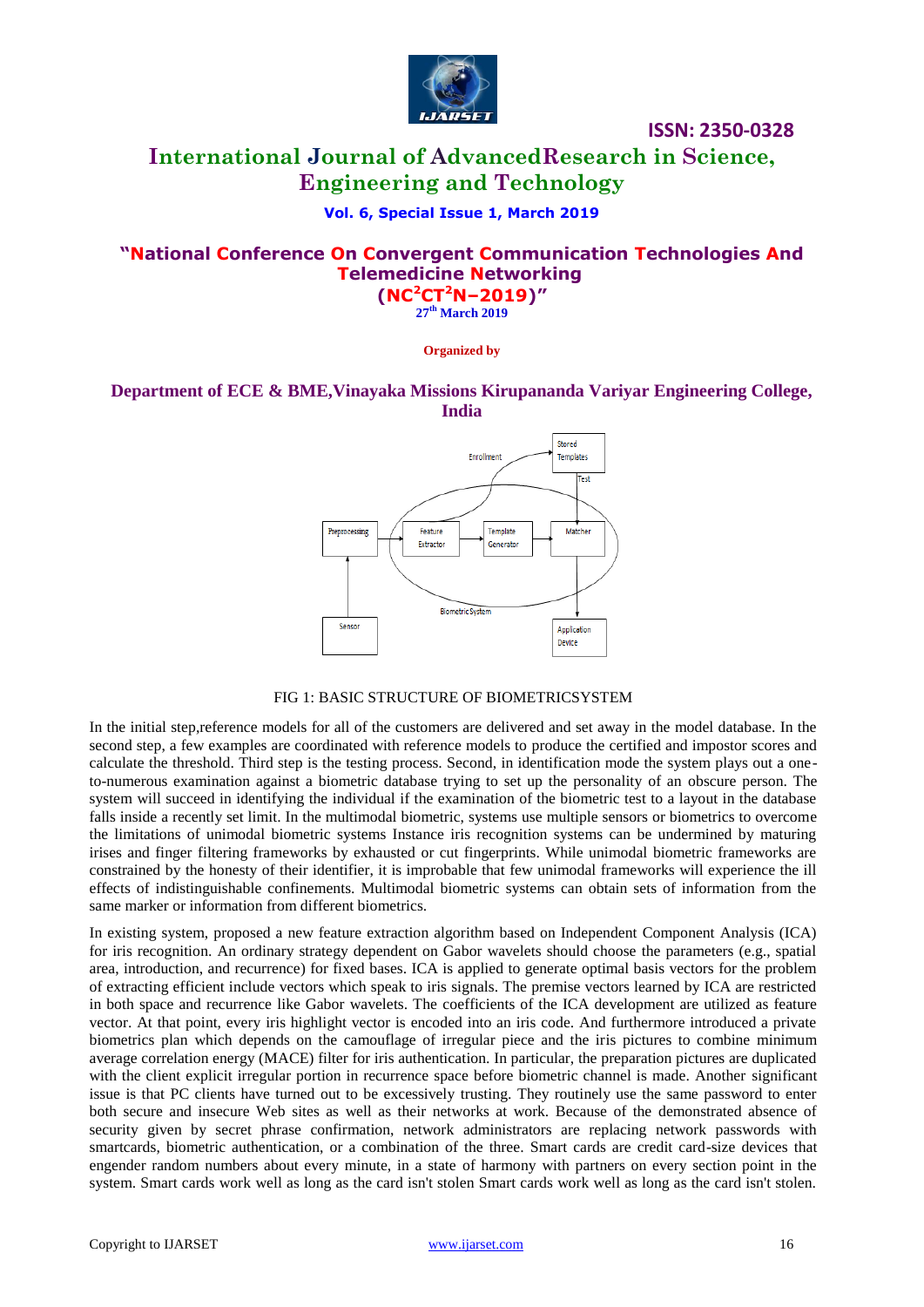

# **International Journal of AdvancedResearch in Science, Engineering and Technology**

#### **Vol. 6, Special Issue 1, March 2019**

# **"National Conference On Convergent Communication Technologies And Telemedicine Networking**

**(NC<sup>2</sup>CT<sup>2</sup>N–2019)" 27 th March 2019**

#### **Organized by**

#### **Department of ECE & BME,Vinayaka Missions Kirupananda Variyar Engineering College, India**

A superior decision to guarantee arrange security is the utilization of biometrics. Their paper investigated the different biometric techniques on hand to determine a person's identity. The disadvantages of this system are,

- 1. Difficult to predict the iris without advance scanners
- 2. Iris features can't extract at the time of degradation factors
- 3. Accuracy can be less at recognition time at certain instance due to deterioration
- 4. Complexity is high

#### **II.LITERATURE SURVEY**

Chen, Ying, et al[1] has proposed three discriminative feature selection strategies and weighted sub region matching method to improve the performance of iris recognition system. Firstly, they introduced the process of feature extraction and representation based on scale invariant feature transformation (SIFT) in detail. Secondly, three strategies were described, which are orientation probability distribution function (OPDF) based strategy to delete some redundant feature key points, magnitude probability distribution function (MPDF) based strategy to reduce dimensionality of feature element, and compounded strategy combined OPDF and MPDF to further select optimal sub feature. Thirdly, to make matching more effective, this paper proposed a novel matching method based on weighted sub- region matching fusion. In this particle swarm optimization is utilized to accelerate and achieve different sub-region's weights and then weighted different sub regions' matching scores to generate the final decision. In this paper assigning of weighted coefficients for three sub regions of segmented iris by training scheme is not accorded with iris intrinsic feature distribution characteristics, and PSO method for accelerate training process is not done effectively.

Chun-Wei Tan and Ajay Kumar[2] has proposed a set of coordinate pairs, which is referred as geometric key, that is randomly generated and exclusively assigned to each subject enrolled into the system and it defines the way how the iris features are encoded from the localized iris region pixels which involves computationally efficient and fast comparison operation on the locally gathered picture patches utilizing the areas characterized by the geometric key The image patches involved are more tolerant to the noise. Scale and rotation will change in the localized iris region is well accommodated using the transformed geometric key. Then the binarized encoding of such local iris features allows efficient computation of their similarity using Hamming distance. the iris encoding and matching strategy as investigated has encouraging matching accuracy, especially for the visiblelight iris images. In this paper it is not directed to improve the recognition accuracy for the distantly acquired iris images and it does not have localized and user-specific strategies.

JiwenLu, Yap-Peng Tan and Gang Wang [3].In this paper, they proposed a new neighborhood repulsed metric learning(NRML) method for kinship verification. Moreover, they proposed a multiview NRML(MNRML) method to seek a common distance metric to make better use of multiple feature descriptors to improve the verification performance. They proposed discriminative multi-manifold analysis (DMMA) method to address the single sample per person (SSPP) problem in face recognition. They partition each enrolled image into several nonoverlapping patches, and construct an image set for each sample per person, and then learn multiple feature spaces to maximize the manifold margins of different persons. The drawback of this system is they don't extend the proposed DMMA method to multiple samples per person (MSPP) face recognition.

Junlin Hu, Jiwen Lu, and Yap-Peng Tan [4] In this paper, they consider the face verification where face images contain significant variations caused by varying lighting, expression, pose, resolution, and background. It presents a new discriminative deep metric learning (DDML) method for face verification in the wild which aimed to learn a Mahalanobis distance metric to maximize the inter-class variations and minimize the intra-class variations, this trains a deep neural network which learns a set of hierarchical nonlinear transformations to project face pairs into the same feature subspace, under which the distance of each positive face pair is less than a smaller threshold and that of each negative pair is higher than a larger threshold, so that discriminative information can be exploited in the deep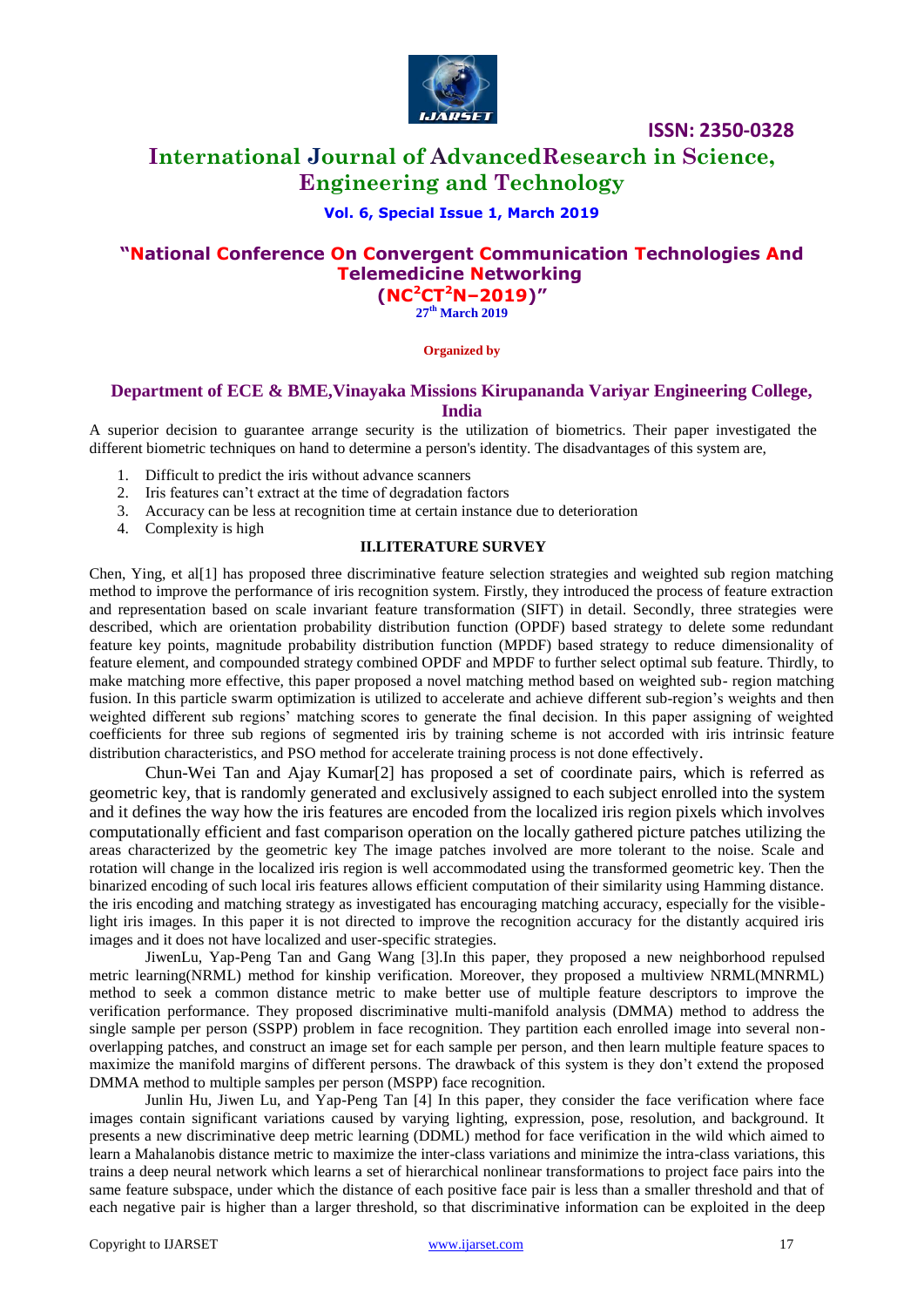

# **International Journal of AdvancedResearch in Science, Engineering and Technology**

#### **Vol. 6, Special Issue 1, March 2019**

# **"National Conference On Convergent Communication Technologies And Telemedicine Networking**

**(NC<sup>2</sup>CT<sup>2</sup>N–2019)" 27 th March 2019**

**Organized by**

#### **Department of ECE & BME,Vinayaka Missions Kirupananda Variyar Engineering College, India**

network. Their method achieves very competitive face verification performance on the widely used LFW and YouTube Faces (YTF) datasets but applying of DDML method to other visual applications such as image classification and activity recognition cannot be done.

NallaPattabhiRamaiah and Ajay Kumar [5] .In this paper, they developed and investigated two approaches to address the cross-domain iris recognition problem. In the first approach, they proposed a classification framework based on Naive-Bayes Nearest-Neighbor (NBNN) domain adaptation in order to improve the matching performance for cross-domain (cross-spectral/cross-sensor) iris recognition systems. The NBNN classifier uses the image-to-class (I2C) distance learning. This paper introduces a new algorithm using Markov random fields (MRF) model to significantly improve cross-domain iris recognition. The proposed area adjustment system dependent on the naive Bayes closest neighbor order utilizes a genuine esteemed element portrayal which is fit for learning space information. This approach estimated corresponding visible iris patterns from the synthesis of iris patches in the near infrared iris images achieves outperforming results for the cross spectral iris recognition. In this paper, a new class of bi-spectral iris recognition system that can simultaneously acquire visible and near infra- red images with pixel-to-pixel correspondences is proposed and evaluated. This paper presents experimental results from three publicly available databases; PolyU cross-spectral iris image database, IIITD CLI and UND database, and achieves outperforming results for the cross-sensor and cross-spectral iris matching. The drawback of this system is it does not recover discriminant features from the periocular region that can help to further improve matching accuracy for cross-spectral iris recognition.

NedaAhmadi, and GholamrezaAkbarizadeh[6]The current study proposes a novel human iris recognition approach based on a multi-layer perceptron NN and particle swarm optimization (PSO) algorithms to train the network in order to increase generalization performance. A combination of these algorithms was used as a classifier. A pre-processing step was performed on the iris pictures to improve the outcomes and two-dimensional Gabor part highlight extraction was connected. The information was standardized, prepared, and tried utilizing the proposed technique. A PSO algorithm was applied to train the NN for data classification. The test results demonstrate that the proposed strategy performs superior to anything numerous other surely understood methods. The benchmark Chinese Academy of Science and Institute of Automation (CASIA)- iris V3 and Center for Machine Learning and Intelligent Systems at the University of California, Irvine (UCI) AI archive datasets were utilized for testing and correlation. The drawback of this system is it does not give any combination of fuzzy systems and MLPNN–PSO methods.

SaiyedUmer, Bibhas Chandra Dhara, and BhabatoshChanda[7] A new set of features for personal verification and identification based on iris image is proposed in this paper. This method consists of three major components: image pre-processing, feature extraction and classification. During image pre-processing, the iris segmentation is done using Restricted Circular Hough transformation (RCHT). The feature extraction from iris pattern is based on multiscale morphologic operator. In this approach, the iris features are represented by the sum of dissimilarities obtained by applying morphologic top-hat transform.The multi-class problems is transformed to twoclass problem for classification purposes. In this paper, they have adopted a fast method for iris localization. Second, only a part of iris image (to avoid occlusion problem) is used for authentication. Finally, multiscale morphologic features are extracted from sharpened segmented iris image and a SVM is used as the classifier. The drawback in this system is they don't combine more modalities and fusion techniques to build better multimodal biometric system.

ShervinMinaee, AmirAliAbdolrashidi and Yao Wang[8] In this paper, two powerful sets of features are introduced to be used for iris recognition: catering transform based features and textural features. Principal Component Analysis (PCA) is also applied on the extracted features to reduce the dimensionality of the feature vector while preserving most of the information of its initial value. Minimum distance classifier is used to perform template matching for each new sample. No segmentation is performed to extract iris region from the eye image in our work,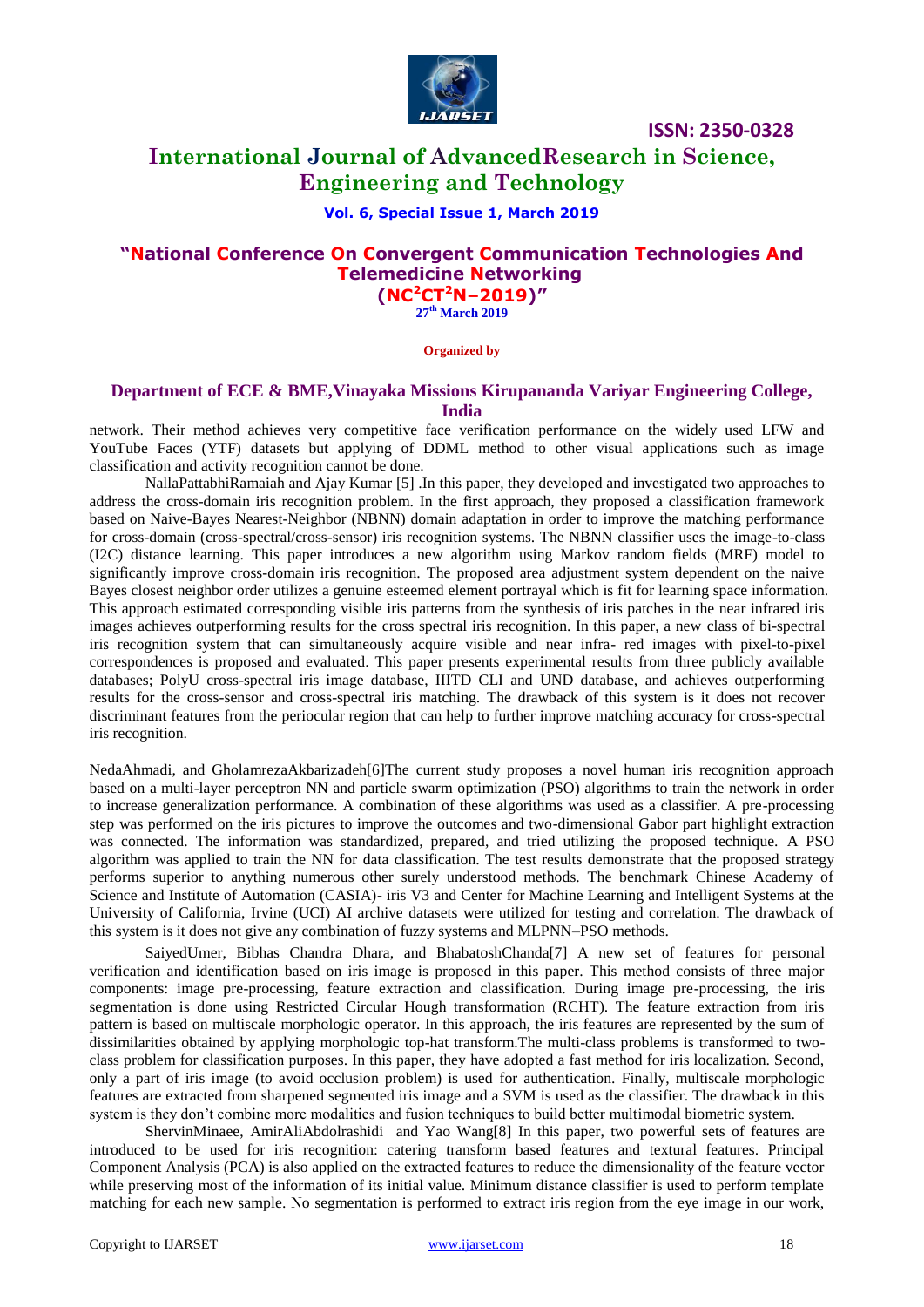

# **International Journal of AdvancedResearch in Science, Engineering and Technology**

#### **Vol. 6, Special Issue 1, March 2019**

# **"National Conference On Convergent Communication Technologies And Telemedicine Networking**

**(NC<sup>2</sup>CT<sup>2</sup>N–2019)" 27 th March 2019**

**Organized by**

#### **Department of ECE & BME,Vinayaka Missions Kirupananda Variyar Engineering College, India**

which makes it much easier to implement. In this work, two sets of features are extracted from iris images, one of them being the recently introduced set of scattering-transform features and the other one being that of textural features to capture the texture information of irises. They believed that if these features are combined, they will provide a high discriminating power to conduct the recognition task. The drawback of this system is they didn't applied the proposed set of features for more challenging iris datasets and also other biometric recognition problems.

SirvanKhalighi, et al[9] This paper gives contributions for a reliable iris recognition method using a new scale, shift and rotation invariant feature-extraction. A 2-level non-subsampled contour let transform (NSCT) is applied on the normalized iris images and a gray level co-occurrence matrix (GLCM) with 3 different orientations is computed on both spatial image and NSCT frequency sub-bands. Moreover, the effect of the occluded parts is reduced by performing an iris localization algorithm followed by a four regions of interest (ROI) selection. The extracted feature set is transformed and normalized to reduce the effect of extreme values in the feature vector. The selected feature set is classified using support vector machine (SVM).

Yaser Khan Daanial, et al<sup>[10]</sup> In this paper a biometric system for recognizable proof of an individual utilizing the iris picture. The iris is first divided from the obtained picture of an eye utilizing an edge discovery calculation. The circle molded region of the iris is changed into a rectangular structure. Depicted minutes are extricated from the dim scale picture which yields an element vector containing scale, turn, and interpretation invariant minutes. Pictures are bunched utilizing the k-implies calculation and centroids for each group are figured. A discretionary picture is expected to have a place with the group whose centroid is the closest to the component vector as far as Euclidean separation registered. Yet, the exactness in this framework is less.

#### **III.METHODOLAOGY**

In our method we include image acquirement, segmentation, normalization, pattern generation and matching. Automatic iris recognition system is reliable for automatic personal identification. This research aims to recognize and identify iris among many that were stored in database. It is includes, after entered iris image, image preprocessing, feature extraction based on texture analysis using Haar Wavelet transform to capture both local and global features details in an iris and iris identification (matching process) based on the distance between the new input iris and templates stored in the database then choose the minimum distance between them. So the score degree can determine the genuine or imposter person. The database can display information about any processed iris. The study conclusion that Haar wavelet transform was efficient distinguished and noise sensitive under different conditions. The advantages are,

- Iris has a fine texture and cost effective
- Highly stable and Highly accurate irrespective of deterioration
- Without scanners recognize the iris easily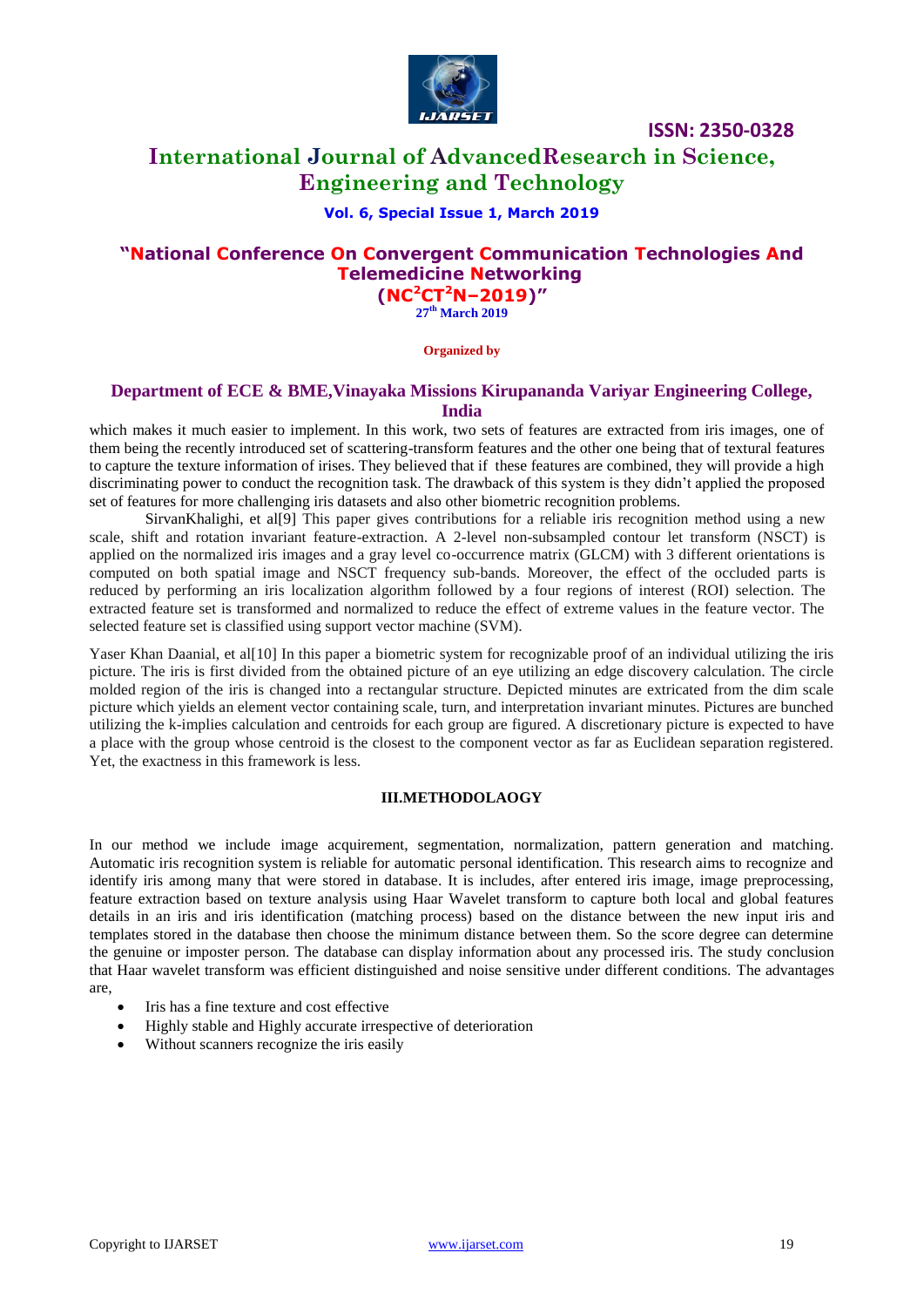

# **International Journal of AdvancedResearch in Science, Engineering and Technology**

### **Vol. 6, Special Issue 1, March 2019**

### **"National Conference On Convergent Communication Technologies And Telemedicine Networking (NC<sup>2</sup>CT<sup>2</sup>N–2019)"**

**27 th March 2019**

**Organized by**

### **Department of ECE & BME,Vinayaka Missions Kirupananda Variyar Engineering College, India**



#### FIG 2: SYSTEM ARCHITECTURE

#### **IRIS IMAGE ACQUISITION:**

In this module, image of iris is first acquired with the help of web camera. The human Iris picture is caught utilizing an infrared camera which is fixed without a laser check framework to get a superb picture from framework. There are a few measurements of the infrared lit up picture with obvious extents: iris edges, nerves, and tombs are by and large increasingly clear here; the edges and boundaries of the iris image in between the iris and the pupil more dealt and image is being stored in database to process the dataset.

Implementation of HAAR Cascades is done to detect face images and eyes. The HAAR Cascade algorithm works by following steps,

- Collecting images
- Arrangement of negative images
- Crop the image and mark the positive images
- Creating a vector of positive images
- Collects the feature from it and then matches it.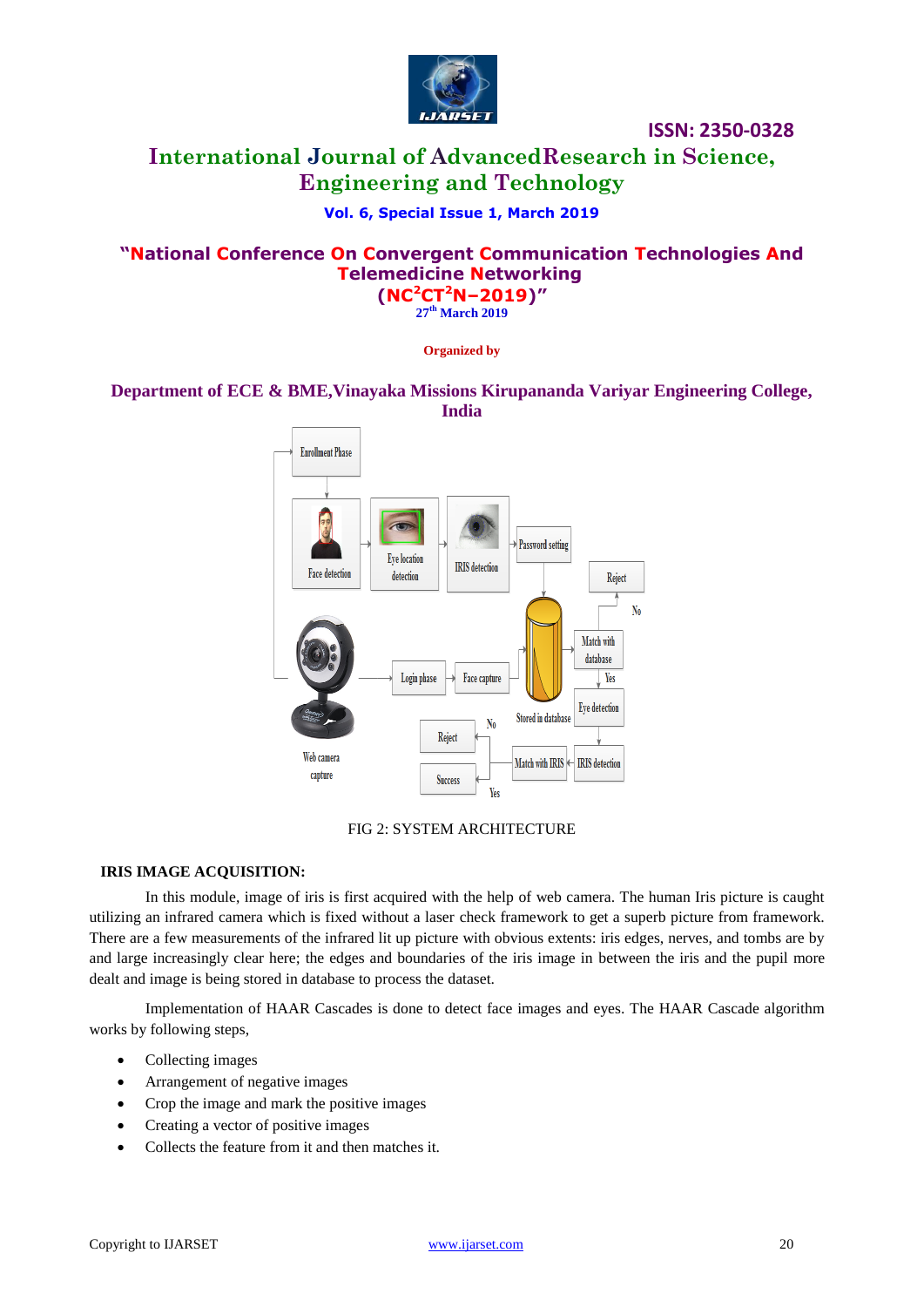

# **International Journal of AdvancedResearch in Science, Engineering and Technology**

## **Vol. 6, Special Issue 1, March 2019**

### **"National Conference On Convergent Communication Technologies And Telemedicine Networking (NC<sup>2</sup>CT<sup>2</sup>N–2019)"**

**27 th March 2019**

**Organized by**

#### **Department of ECE & BME,Vinayaka Missions Kirupananda Variyar Engineering College,**



#### **B.IRIS FEATURES EXTRACTION:**

It is used to separate iris from eye images using curvelet transform algorithm to extract iris features.The Curvelet transform is a higher dimensional generalization of the Wavelet transform designed to represent images at different scales and different angles. The steps of curvelet transform are,

- Sub-band decomposition
- Segmentation
- Partitioning
- Renormalization
- Ridge let analysis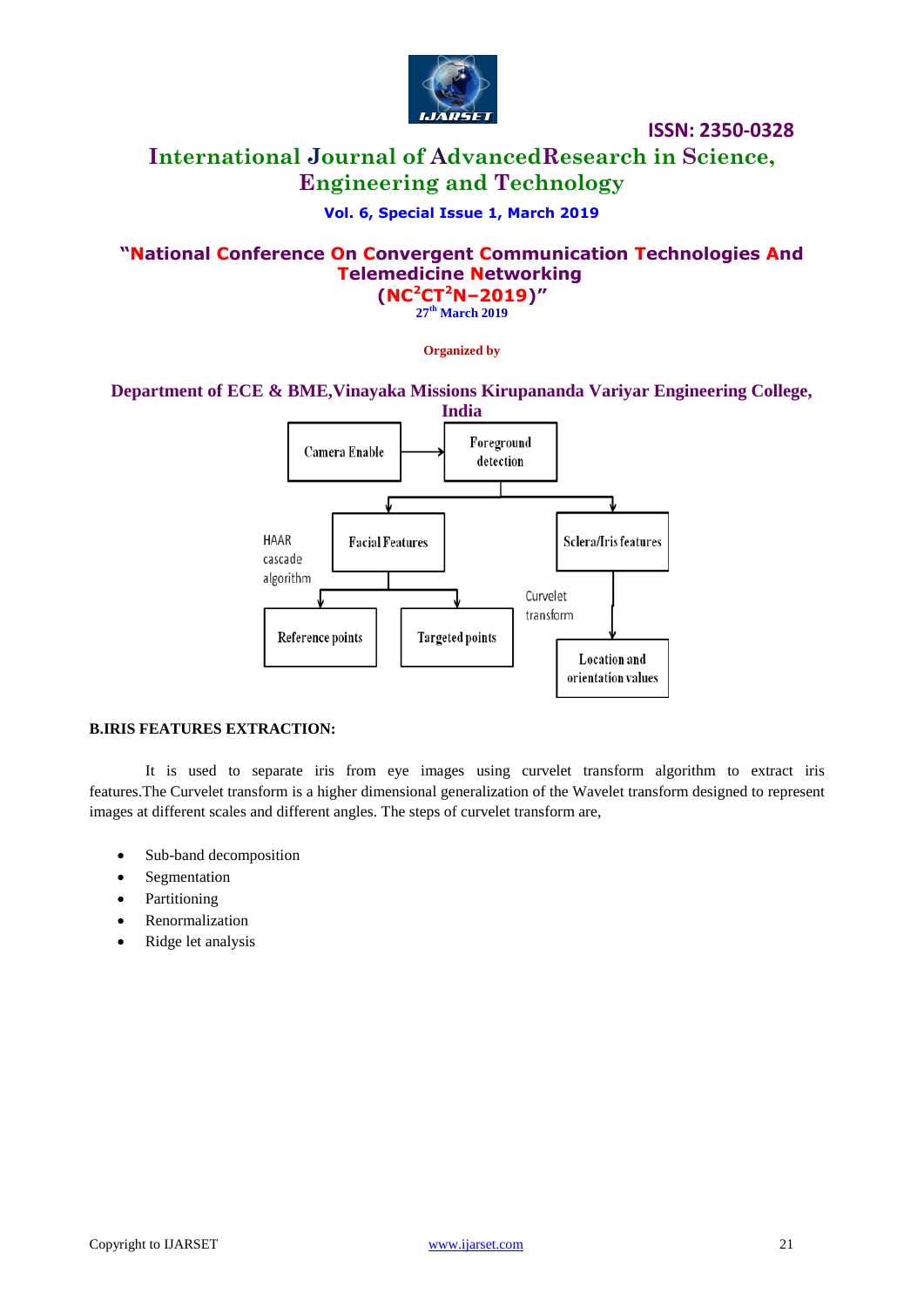

# **International Journal of AdvancedResearch in Science, Engineering and Technology**

### **Vol. 6, Special Issue 1, March 2019**

### **"National Conference On Convergent Communication Technologies And Telemedicine Networking (NC<sup>2</sup>CT<sup>2</sup>N–2019)"**

**27 th March 2019**

**Organized by**

**Department of ECE & BME,Vinayaka Missions Kirupananda Variyar Engineering College,** 



#### C.ENROLLMENT IN DATABASE:

In this module, iris features are stored in database. We can store iris for improved authentication. Then we stored these features numerical values instead of templates. These features are saved along with registered details such as name, id, phone number, email and so on.



#### D.FEATURES MATCHING:

Feature matching phase identifies similarities between current IRIS features and previously stored features. Input images provided to the system are matched with previously stored features present in database. Matching is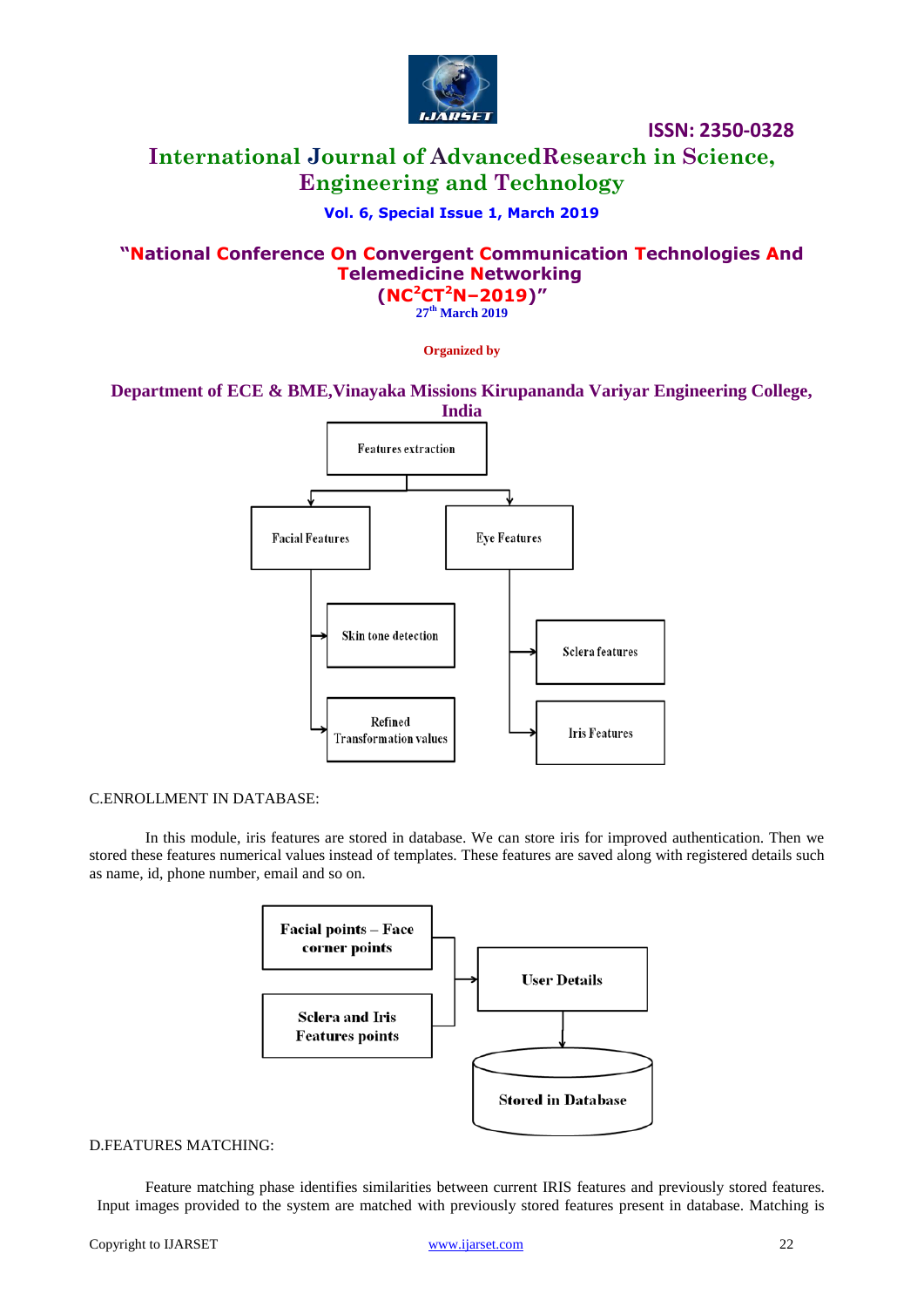

# **International Journal of AdvancedResearch in Science, Engineering and Technology**

### **Vol. 6, Special Issue 1, March 2019**

# **"National Conference On Convergent Communication Technologies And Telemedicine Networking**

**(NC<sup>2</sup>CT<sup>2</sup>N–2019)" 27 th March 2019**

**Organized by**

#### **Department of ECE & BME,Vinayaka Missions Kirupananda Variyar Engineering College, India**

entirely dependent on whether the system Performs identification or verification. If it performs identification i.e. one-to-many matching approach is used, where iris of an individual matches with all available templates in database otherwise one-to-one match is done for verification, where input image of a person is matched with iris features. It can be done by classification algorithm which is the standard way of training neural networks. It works fundamentally like this: The info design on which the system is to be prepared is exhibited at the information layer of the net and the net is run typically to perceive what yield it really produces. The genuine yield is contrasted with the ideal yield for that input example. The differences between actual and desired form an error pattern. Extract the features for both fingers at testing side. These features are matched with data base using classification approach. If there is match found means, user can be register into system, otherwise rejected



#### E.FEATURES MATCHING:

This stage is known as login stage. Client can go into the framework utilizing client name and password. After that detecting eyes of same individual with sub grouping press. Eye highlights are required to check whether the information picture is same as that put away in the database. In the event that the curvlet change space is limit of the iris area than the edge henceforth no fringe is fit into the locale comparing to the no impeding eyelid district which is segregated. The line are confined both in outside and inside locale of understudy. Subsequently the thresholding to the pixels is done to disengage the eyelashes and eyelid to get the required piece of the eye picture to distinguish the ideal iris. The means that are taken to recognize the limit of the iris are as per the following: The limit is extricated by applying the vigilant edge identified technique. The curvlet change is being connected to distinguish the ideal Hough hover of the iris picture. The eyelashes and eyelids are being secluded to get the ideal transitional iris picture from the eye picture database that is being chosen.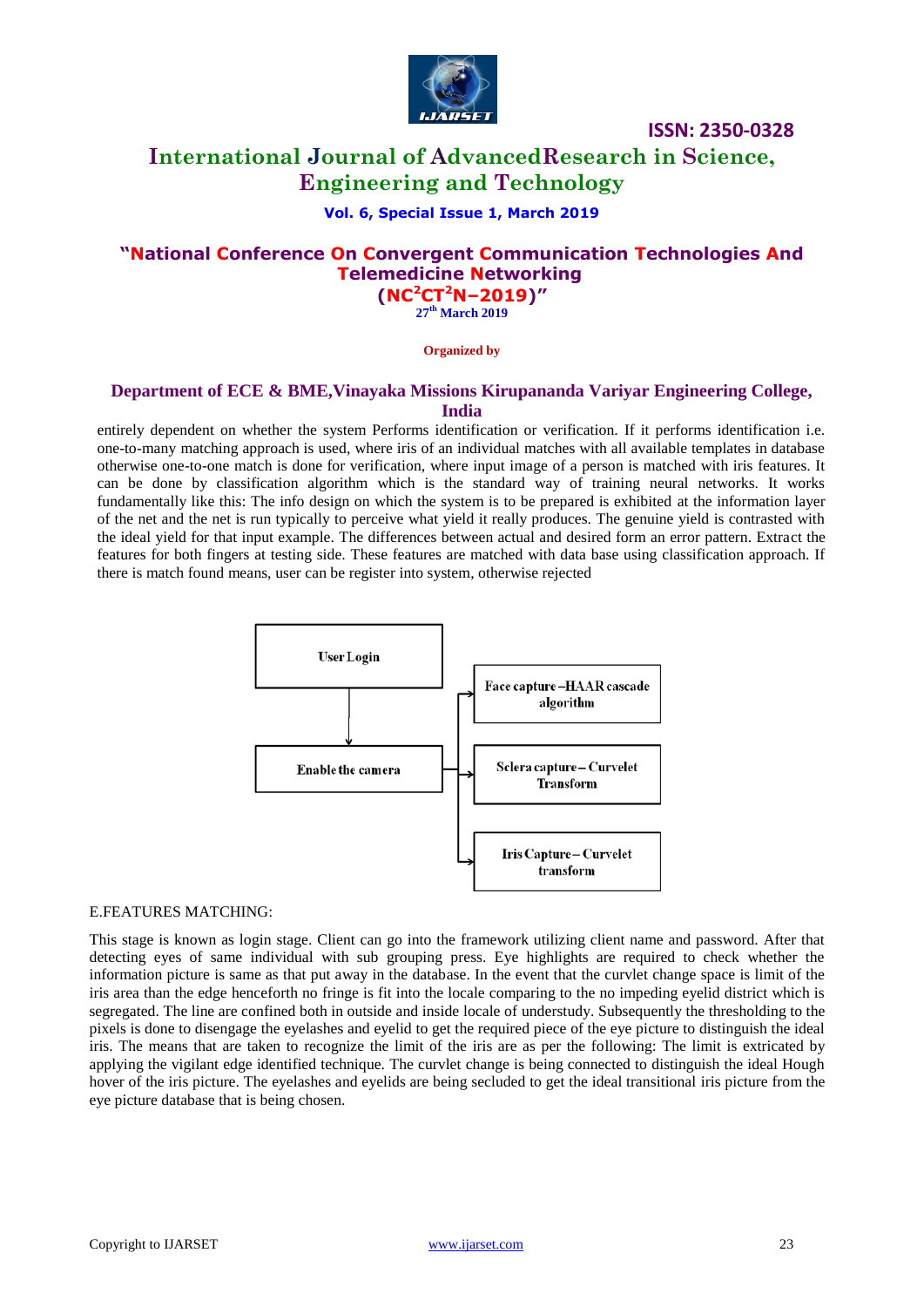

# **International Journal of AdvancedResearch in Science, Engineering and Technology**

### **Vol. 6, Special Issue 1, March 2019**

# **"National Conference On Convergent Communication Technologies And Telemedicine Networking**

**(NC<sup>2</sup>CT<sup>2</sup>N–2019)" 27 th March 2019**

#### **Organized by**

# **Department of ECE & BME,Vinayaka Missions Kirupananda Variyar Engineering College,**



#### **IV.CONCLUSION**

This project proposes a methodology for system security by methods for biometrics. Biometric frameworks are regularly used to sort out getting to of physical resources, for example, research facilities, structures, money from ATMs, and so forth., or coherent data, for example, PC accounts, secure electronic reports, and so on. The human biometrics like unique mark, hand geometry, face, retina, iris, DNA, mark and voice can be viably used to guarantee the system security. In biometric cryptosystems, a cryptographic key is gotten from the biometric layout of a client put away in the database so that the key can't be uncovered without an effective biometric confirmation. A proposition calculation for iris acknowledgment has been introduced. HAAR change is helpful for division of the iris in light of effective confinement. The HAAR highlights has various Advantages, it is thoughtfully basic, quick, memory productive. In this framework, the idea in the regions of picture preparing procedure is reused to remove the details from Iris biometric picture. The preprocessing methods anticipated in this venture assume a critical job in improving the execution of the proposed biometric based system security framework. The execution measures got uncovered that the proposed strategy viably gives organize security. Along these lines it tends to be straightforwardly connected to fortify existing standard single-server biometric based security applications.

#### **V.FUTURE ENHANCEMENT**

These days everybody is utilizing Internet on mobiles. So we can build up an android App for checking the IRIS biometric. We can utilize our inbuilt versatile camera for catching IRIS picture and develop calculations for improving the picture improvement with upgraded highlights extraction. Highlight extraction is the core of an example acknowledgment framework. In example acknowledgment, highlights are used to recognize one class of example from another. The example space is more often than not of high dimensionality. The target of the